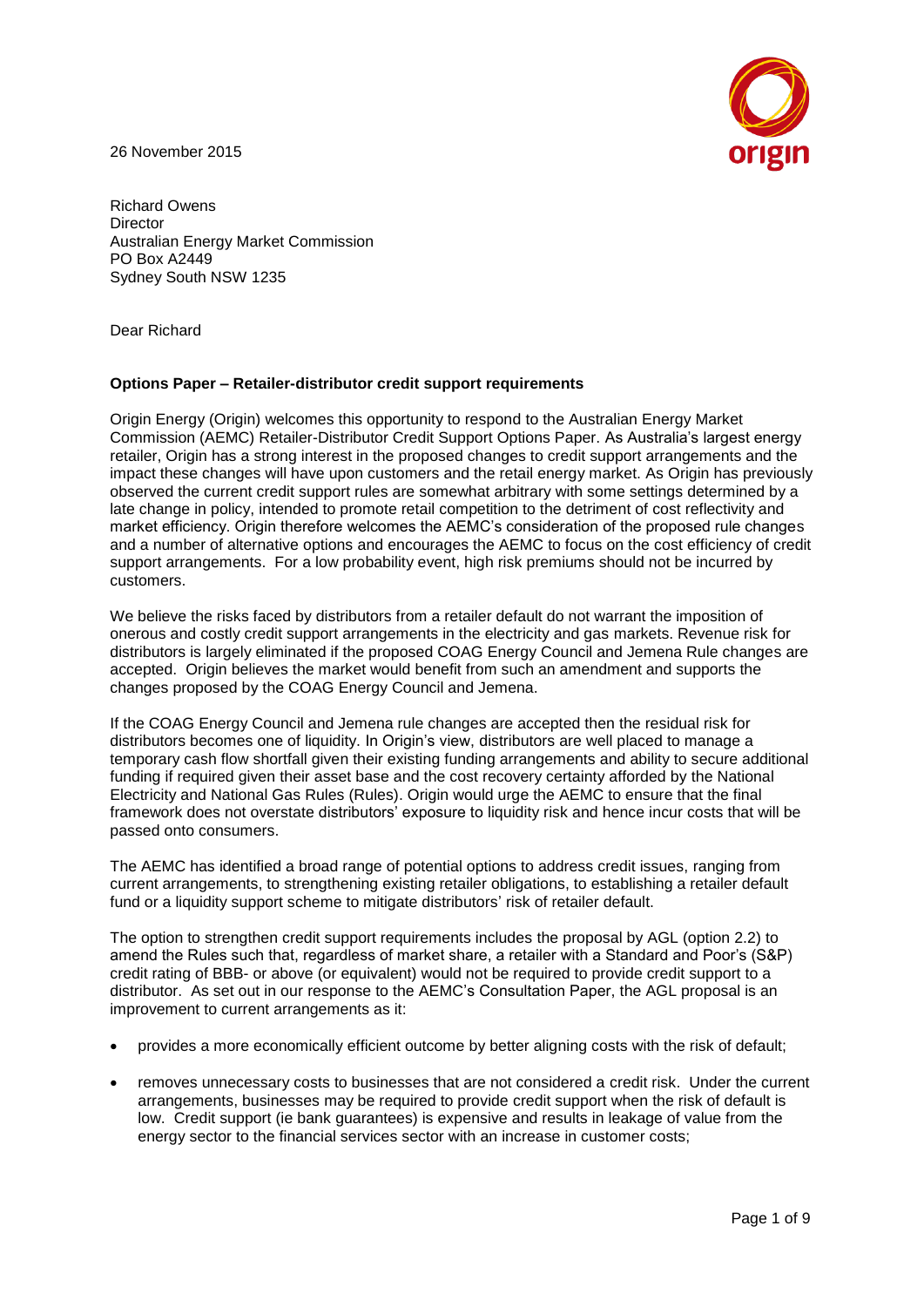- is consistent with commercial energy market practices whereby credit support is usually not required from BBB- businesses; and
- removes the current practice of requiring support from retailers based on market share. Given the risk of network default is low, even if a large retailer fails, there is not a case for charging a credit risk premium to retailers because they hold a high market share.

The AEMC engaged consultants to provide advice on effective mechanisms to address risks to the market in the event of a retailer default. Promontory, the AEMC's Consultant, assessed a range of options to address credit risk and quantified the pre and post retailer default costs associated with each option.

In light of the work undertaken by Promontory, it is clear that Option 2.1 (removal of the requirement for retailers to provide credit support) is a lower cost and more efficient solution to dealing with credit support arrangements than the current Rules or proposed alternative options. Promontory's work has also shown that this option does not result in an unreasonable impost on customers (assuming costs are recovered over a number of years) should a large retailer default. This option highlights that it is more efficient for distributors to have a deferred cost recovery and manage liquidity risk as part of their debt portfolio arrangements rather than an industry arrangement that requires "up-front" insurance from other parties. It is also worth noting that default of a large retailer is unlikely to occur without warning. Distributors would most likely have time to firm up any additional funding requirements before a failure eventuates.

Origin's preferred option for a retailer-credit support framework is therefore Option 2.1 (removal of the requirement for retailers to provide credit support) as set out in the Options Paper.

Origin does not support the implementation of Options 2.3 (enhanced credit support), 3 (retailer default fund) or 4 (liquidity support instrument) as proposed by the AEMC. Origin considers the high cost, uncertainty and complexity associated with these options would increase the costs of operating in the market with little benefit to consumers and the industry as a whole.

The AEMC has suggested a revised set of principles to guide the development and assessment of the options to manage the risk of retailer default. Generally, Origin supports the proposed principles. However Origin notes that if, as Origin proposes, the COAG Energy Council and Jemena rule changes are accepted then in assessing the remaining options the 'stability' principle becomes largely irrelevant and that the "incentives" principle is of limited practical concern given the strong incentive retailers already face to maintain strong credit ratings. Origin therefore encourages a greater weighting towards 'efficiency' as guiding principle and strong consideration of the low probability of a large, investment grade retailer failing (Standard and Poor's assess default risk for a BBB- rated entity as  $\sim 0.3\%$  pa).

Origin's responses to the specific issues identified in the Options Paper are outlined below. We welcome further discussion with the AEMC on any matter raised in this response.

Should you wish to discuss the contents of this response, please contact Caroline Brumby (Regulatory Manager) on (07) 3867 0863 in the first instance.

Yours sincerely

 $R.16241$ 

Keith Robertson Manager, Wholesale and Retail Regulatory Policy (02) 9503 567[4 Keith.Robertson@Originenergy.com.au](mailto:Keith.Robertson@Originenergy.com.au) Outlined below are Origin's responses to the specific issues raised in the Options Paper.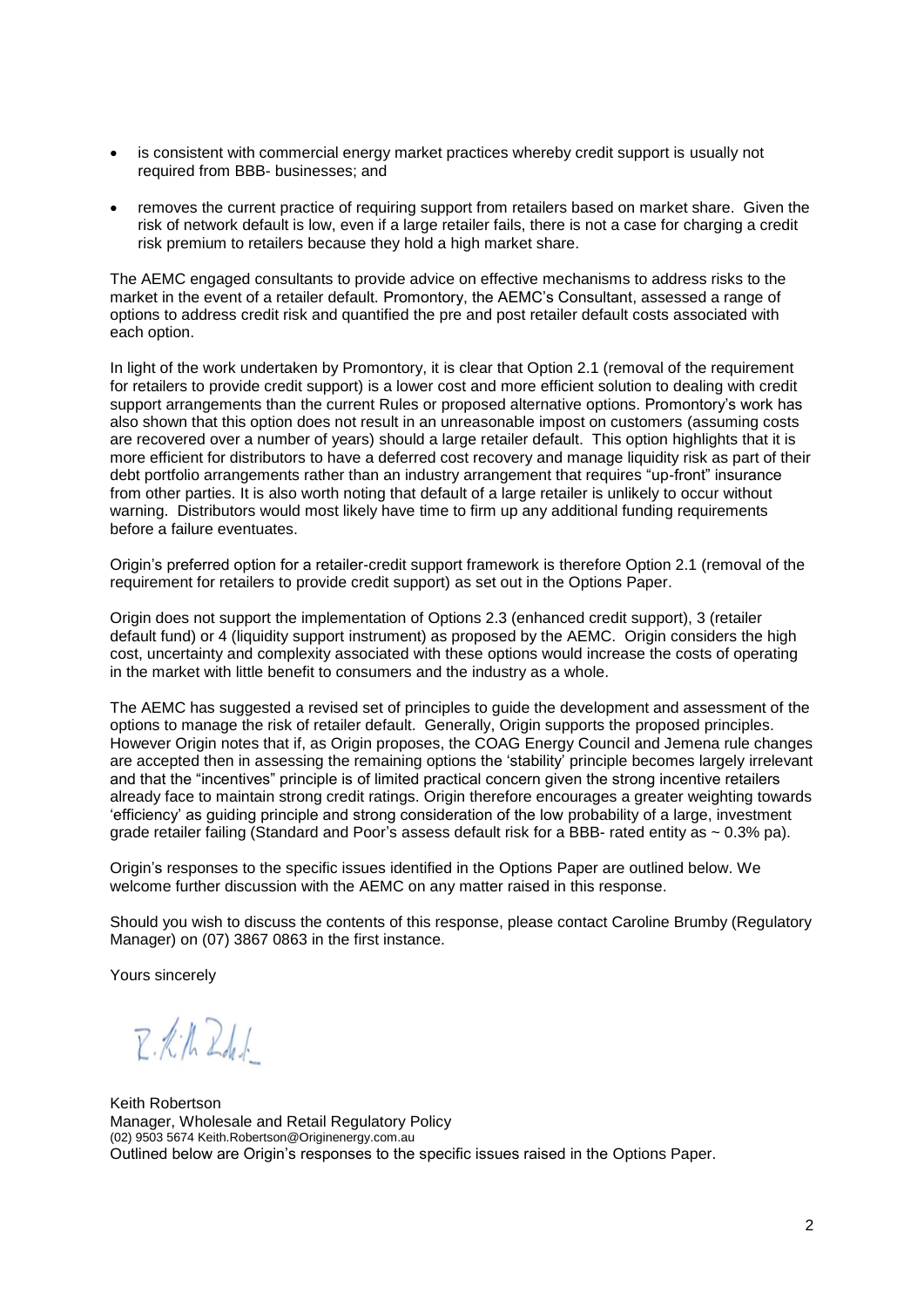# **1. OPTIONS TO MANAGE THE RISK OF RETAILER DEFAULT**

### *1.1. The option to retain existing arrangements (Option 1)*

**Q1:** (a) What are the advantages of retaining the existing arrangements for both the credit support requirements and the cost pass-through provisions in terms of recovering revenue related to managing the risks associated with retailer default?

(b) How does this option compare to the other options discussed in this options paper to manage the risks associated with retailer default?

As set out in the Options Paper, there are currently a number of mechanisms for the distribution businesses to manage the financial risk of a retailer defaulting. These being through requesting credit support from a retailer, through the regulatory determination process, insolvency process and recovery under the retailer insolvency cost-pass through mechanism. Credit support can be requested by a distributor at any time without reference to credit ratings if a retailer has defaulted on previous payments<sup>1</sup>. This is an additional revenue protection mechanism for distributors.

Origin believes that these requirements provide a generally robust retailer-distributor credit support framework. However a number of incremental changes would better reflect the risks in the market and clarify the intent of the Rules in terms of cost recovery for distributors in the event of a retailer failure.

In particular, we believe that the market would benefit from the COAG Energy Council and Jemena proposed Rule changes which seek to amend the retailer insolvency cost pass through provisions in the Rules to:

- Remove the materiality threshold which applies to cost pass through provisions relevant to a retailer insolvency;
- Specifically clarify that foregone revenue of distributors as a result of a retailer insolvency event can be recovered as part of a cost pass through application and not just additional costs; and
- **Ensure approved pass through amounts are reflected in variations to tariffs**<sup>2</sup>.

The acceptance of these Rule changes will mean foregone revenue becomes irrelevant as distributors are able to recover accrued costs in full. This removes default related revenue risk to distributors.

A further incremental change that is needed to the framework is in relation to retailer credit support requirements. The current requirements have the potential to require large, low risk retailers to provide the large proportion of credit support for the distribution businesses. Origin is of the view that the primary focus of the credit support arrangements should not be on the overall quantum that a distributor has secured in credit support but based on the risk of an event occurring and how this risk can be covered. The risk profile of a distributor is not automatically improved as a result of overall quantum of credit support provided as it depends on which retailer provides it. Distributors can only utilise credit support based on the retailer that defaults. We are of the view that there are significant inefficiencies in distributors holding credit support for an investment grade retailer that is very unlikely to become insolvent.

Origin believes the AGL proposed Rule change (option 2.2) provides a solution to current short falls in the retailer credit support methodology, however this option comes with a higher on-going

l

 $<sup>1</sup>$  NER, 6B, B3, 5; NGR, Part 21, section 522</sup>

<sup>2</sup> AEMC, *Retailer-Distributor Credit Support Requirements - Options Paper*, October 2015, p3-5.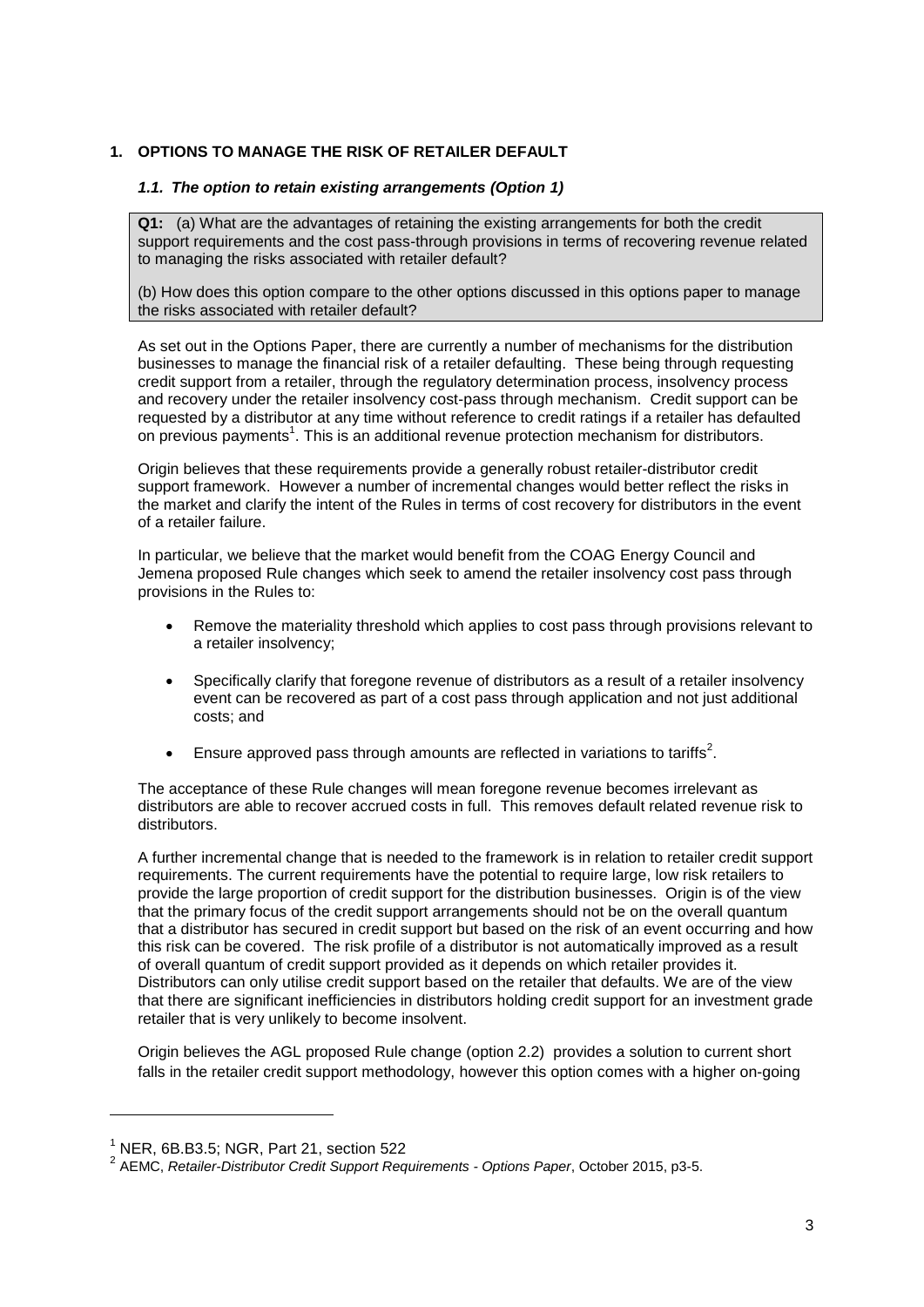cost than Origin's preferred option 2.1 (removal of retailer credit support). These options are discussed further in this submission.

## *1.2. The option to strengthen existing arrangements (Option 2)*

**Q2:** (a) What are the advantages of strengthening the existing arrangements for both the credit support requirements and the cost pass-through provisions in terms of recovering revenue related to managing the risks associated with retailer default?

(b) Are there other measures that would more effectively strengthen the retailer insolvency cost pass-through provisions and/or the retailer-distributor credit support provisions, which have not been outlined above?

(c) How does this option compare to the other options discussed in this options paper to manage risks associated with retailer default?

Origin notes that Option 2 comprises of a number of options and sub-options that are aimed at strengthening existing retailer-distributor credit support arrangements. The options are as follows:

- *Option 2.1* Accept COAG Energy Council and Jemena Rule proposals without credit support. The requirement for a retailer to provide credit support to a distributor would be completely removed from the Rules;
- *Option 2.2* Accept COAG Energy Council and Jemena Rule proposal as well as the Rule change proposal submitted by AGL. Under the AGL proposal, credit allowances are removed and only retailers rated below BBB- are required to provide credit support; and
- *Option 2.3* Accept COAG Energy Council and Jemena Rule proposal with enhanced credit support. Enhanced credit support includes the re-alignment of Dun and Bradstreet (D&B) and Standard and Poors (S&P) ratings and mandating the use of a S&P rating if a subsidy company has a cross parent guarantee.

Option 2.3 has considerably higher on-going costs than the other options, but the lowest of the post default costs. Post default costs are low as the distributor would access the highest level of credit support under bank guarantees. Credit support costs across the industry could increase substantially under option 2.3 (even if it is assumed larger retailers are BBB- rated) leading to higher prices for customers.

While this option may be theoretically attractive, customers will pay high on-going costs for a facility that may never be utilised. Given the high on-going costs for such a low probability event, Origin does not support this option.

Origin believes options 2.1 and 2.2 provide improvements to the current arrangements as:

- Option 2.1 provides a more economically efficient outcome;
- Option 2.2 better aligns costs with the risk of default;
- option 2.2 is consistent with commercial energy market practices whereby credit support is not required from BBB- businesses. This includes the wholesale electricity market where BBB- is the investment grade trigger for credit support; and
- both options remove unnecessary costs to businesses that are low credit risks. Under the current arrangements, businesses may be required to provide extensive credit support when the risk of default is low. Credit support (ie bank guarantees) is expensive and results in leakage of value from the energy sector to the financial services sector with an increase in customer costs;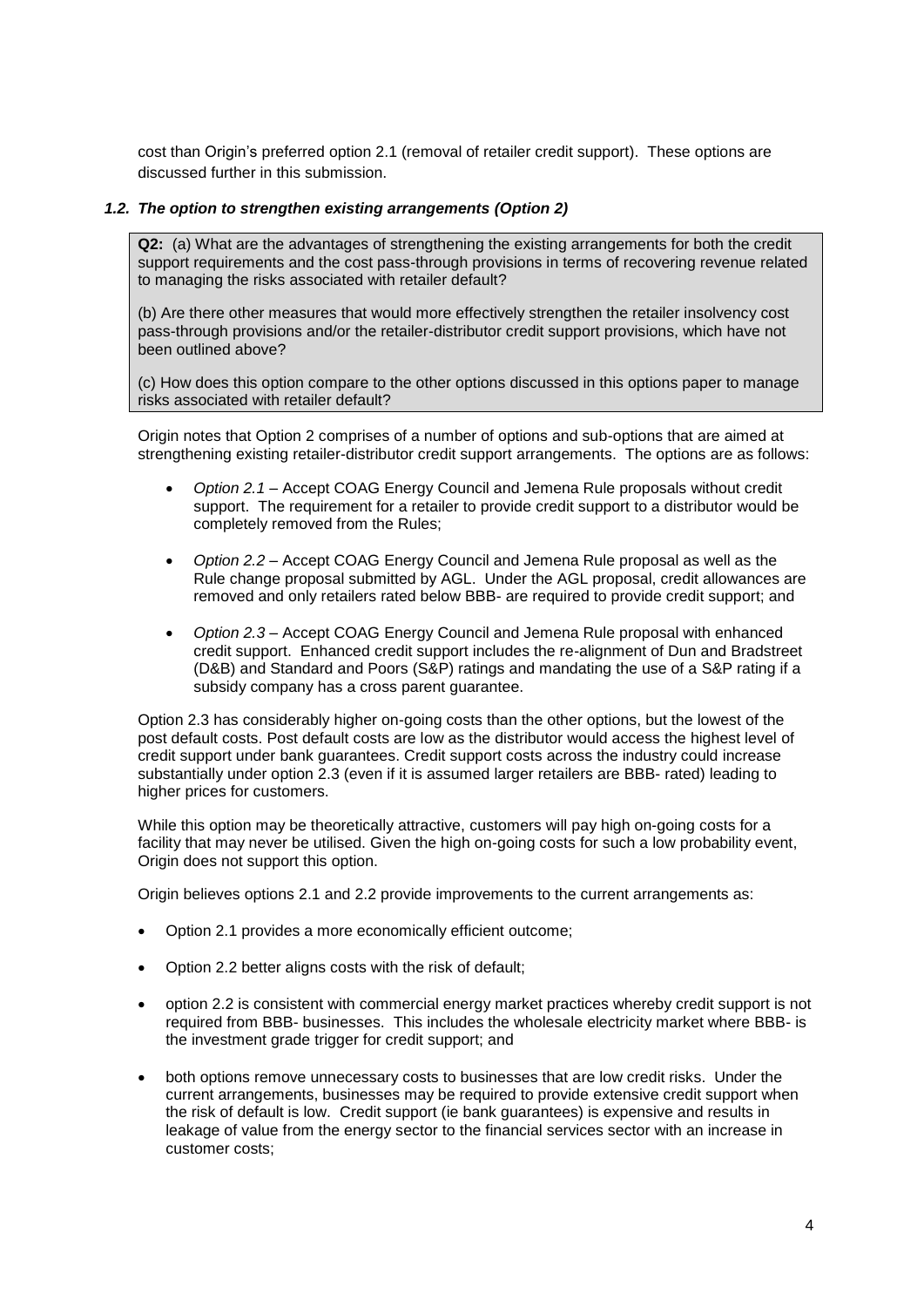consumers face little to no-going costs with these options with option 2.1 being the lowest cost option of all the options proposed.

Following the detailed analysis of options by Promontory, it has become clear that Option 2.1 (removal of retailer credit support) is a lower and more efficient cost solution for dealing with credit support arrangements in the national energy market. This option highlights that it is more efficient for distributors (with the lowest industry participant cost of capital) to manage the shortfall funding as part of their current debt portfolio arrangements rather than other parties seeking to obtain funding. Origin believes distributors have the capacity to do this given their strong asset base and creditworthiness. Retailer defaults do not usually occur without warning and Origin believes that distributors will have the capacity to firm up additional funding requirements to cover any shortfalls before a failure eventuates.

Further, Origin does not believe that the existence of retailer credit support will incentivise nor significantly change the creditworthiness behaviour of a retailer to warrant retailers to provide credit support. Energy retailers have significant funding requirements and devise their own risk management strategies to maximise value but also avoid payment default. There are strong incentives to prudently manage their respective business consistent with their preferred risk and return objectives. Prudential requirements alone place an obligation on retailers to maintain a certain level of creditworthiness.

Given the above, Origin does not believe the existence of retailer credit support will add value to framework and thus we support Option 2.1.

### *Re-alignment and use of credit ratings*

Origin has concerns with the AEMC's proposed realignment of the Standard and Poor's and Dun and Bradstreet ratings. There is no quantitative analysis presented to explain how the AEMC arrived at these re-alignments nor is there evidence that one credit agency is a better predictor of a company's creditworthiness over another. Origin does not support the realignment and if this option is to be pursued the AEMC should provide a detailed explanation of how the realignment is justified given the substantial cost increase this may impose.

If there is to be a re-alignment of the S&P and D&B ratings, Origin believes that it is appropriate to consider the distress probabilities and default rates of Dun and Bradstreet and Standard and Poors respectively. S&P conducts an annual study of default rates across corporate issuers globally. Similarly, D&B applies dynamic risk score bands to predict the likelihood that a business will seek legal relief from its creditors or cease operations leaving unpaid debts in the next 12 months. These are reputable and high regarded studies that should be taken into consideration when assessing ratings by the relevant agencies.

It is further noted that the AEMC proposes an option to mandate the use of an S&P or equivalent rating if one is available or for a subsidiary entity to use the parent rating where a cross parent guarantee is provided. There are number of flaws and concerns with such a proposal as:

- 1. Operating subsidiaries can have higher credit standings than the parent company if they are insulated e.g. through a combination of legal structure, asset ring fencing, separation of management, etc; and
- 2. Parent company ratings may have limited relevance to the subsidiary company if the subsidiary funding is not dependent on the parent.
- 3. The nature of cross company guarantees will vary with each case.

It is unlikely to be immediately clear to the AEMC whether parent and subsidiary companies should be considered as integrated or insulated entities. The AEMC would need to undertake a complex analysis as to the financial linkages between them and may need to form a subjective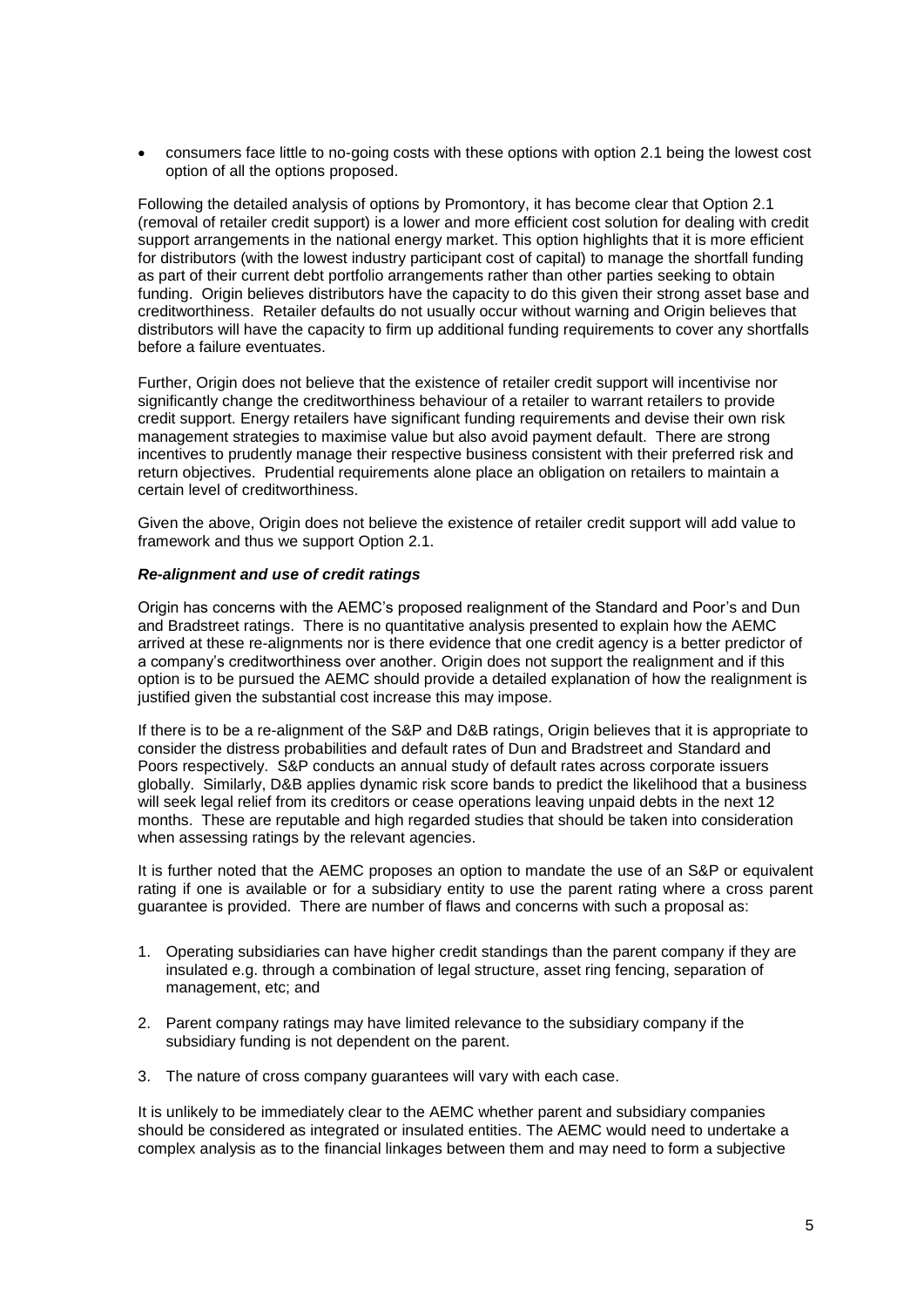judgement. This at the least adds unnecessary complexity and could result in inconsistent treatment of retailers and disputes.

Origin strongly believes that a generic requirement should not be placed in the Rules to enforce the use of a parent credit rating for subsidiaries.

## *1.3 Other credit support designs*

# **Q3:**

(a) What are the possible advantages or disadvantages of the other credit support designs outlined above?

(b) How do these other credit support designs compare to the other options discussed in this options paper in relation to managing the risk of retailer default?

The AEMC engaged KPMG Consulting to provide a review on approaches to distributor-retailer credit support regimes in international jurisdictions to better understand regulated approaches in designing an appropriate framework. It is clear from the KPMG analysis that the framework design principles vary amongst international electricity and gas markets but some key common features of credit support arrangements include:

- an assessment of credit worthiness where credit rating of a certain level must be maintained and there is a relationship between the credit allowance and credit rating;
- the level of credit support does not vary in relation to the retailers' market share;
- the size of the security is linked to the estimate of a retailer's liability to the distributor in terms of network charges; and
- retailers are offered a wide range of choices with respect to the acceptable forms of posting security under the credit support approaches.

It is clear that no jurisdictional credit support framework is the same and they have evolved and developed to suit the market and operational conditions of retailers and distributors in the relevant jurisdictions. Origin notes that the current reference to market share in the NER and NGR credit support methodologies appears out of step with other the jurisdictions surveyed.

Origin notes that a limiting factor in the AEMC determining the most efficient and effective credit support framework is that there has been limited or no testing of the operational efficiency of each of different variations. Similarly the KPMG report does not consider how each credit support scheme operates within the context of the overall default framework (e.g. Retailer of Last Resort, market prudential requirements, etc).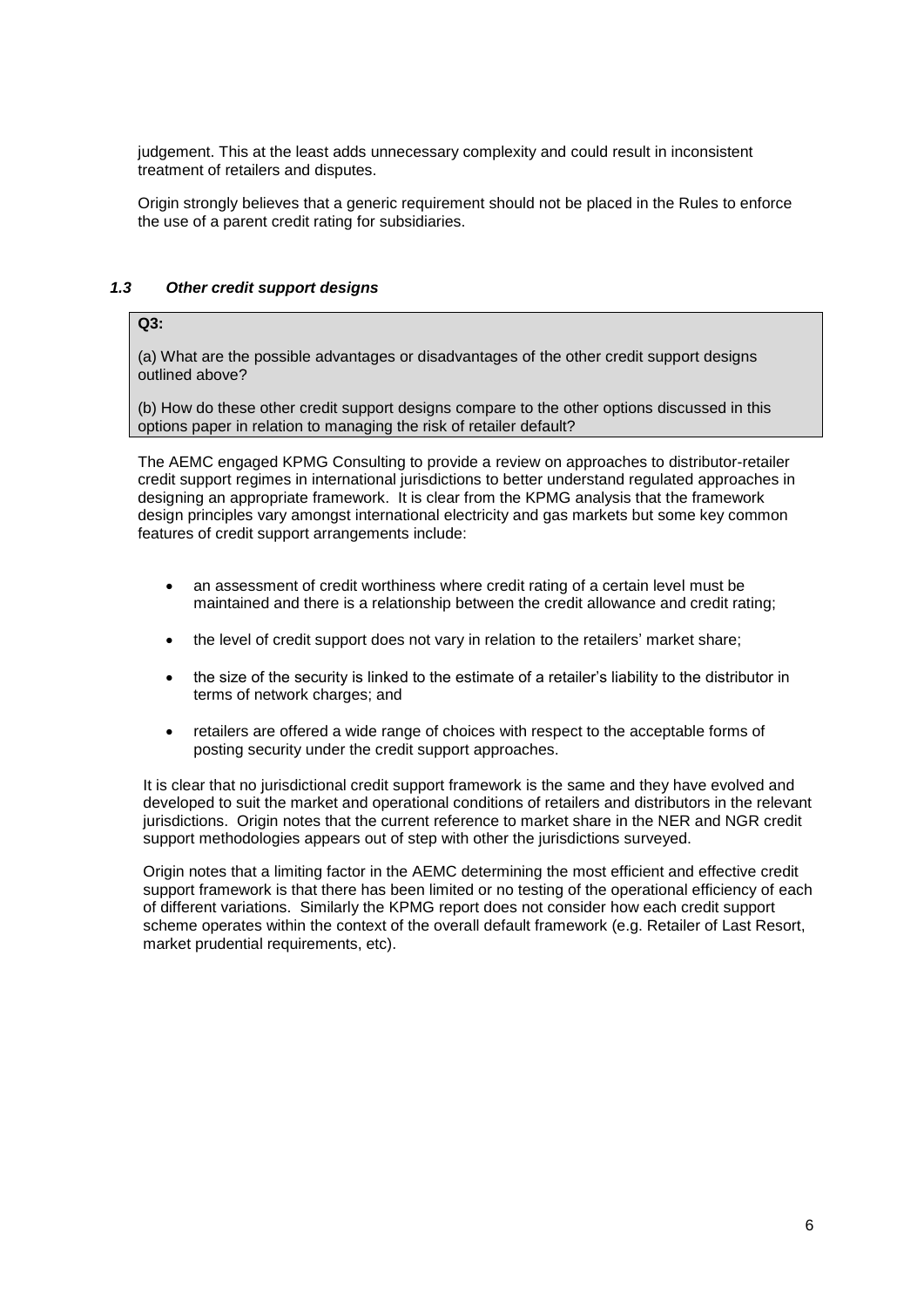# *1.4 The option to establish a retailer default fund (Option 3)*

# **Q4:**

(a) What are the advantages of establishing a retailer default fund in terms of recovering revenue related to managing the risks associated with retailer default?

(b) How does this option compare to the other options discussed in this Options Paper to manage risks associated with retailer default?

(c) Are there any practical considerations of developing and implementing this type of retailer default fund? If so, what are these considerations?

(d) If a retailer default fund were established:

• how should the size of the fund be determined?

• over what period of time should the fund be built?

• how should the contributions into the fund be determined (eg. based on creditworthiness, market share or some other measures)?

• how should the funds of the retailer default fund be replenished if the fund is called upon in the event of a retailer default?

The AEMC has proposed the establishment of a fund, available to distributors in the event of a retailer default, which is funded by retailers based on a set formula. Origin does not support this option given the large number of unknown elements and the considerable costs that would be incurred by retailers and thus consumers if this option was enacted.

Origin believes an upfront assessment of costs for a retailer failure has a number of significant faults. A retailer insolvency event in the energy market is unpredictable and has many unknown variables. It would be difficult to accurately estimate the suitable size of the fund, contributions from retailers and there are costs associated with setting up and managing the fund. While these costs can be estimated, the costs will inevitably be under or over recovered. Under recovery means the distributor (or customers post event) would wear the costs and over recovery means that customers have paid a premium to insure against the risk. There is also the likelihood that the fund is not utilised and retailers will forgo capital that could be used by retail businesses to investment in improvements.

Further, while the fund may be useful to distributors after the build up timeframe of say 10 years, it is only a partial solution if a retailer default occurs before this time period. The distributor's ability to access immediate cash flow will be limited by the amount that has been contributed to the fund.

In terms of costs, Origin notes that it is estimated that this is the most expensive option from an ongoing costs point of view as customers are required to contribute to the fund on a yearly basis to build up the fund to a required level. Although post-default costs are not the highest of the options, they are still considerable as there is a need to recover and replenish the fund once it has been ustilised.

Based on the above, Origin believes that this option is inefficient and for this reason a retailer default fund is not supported.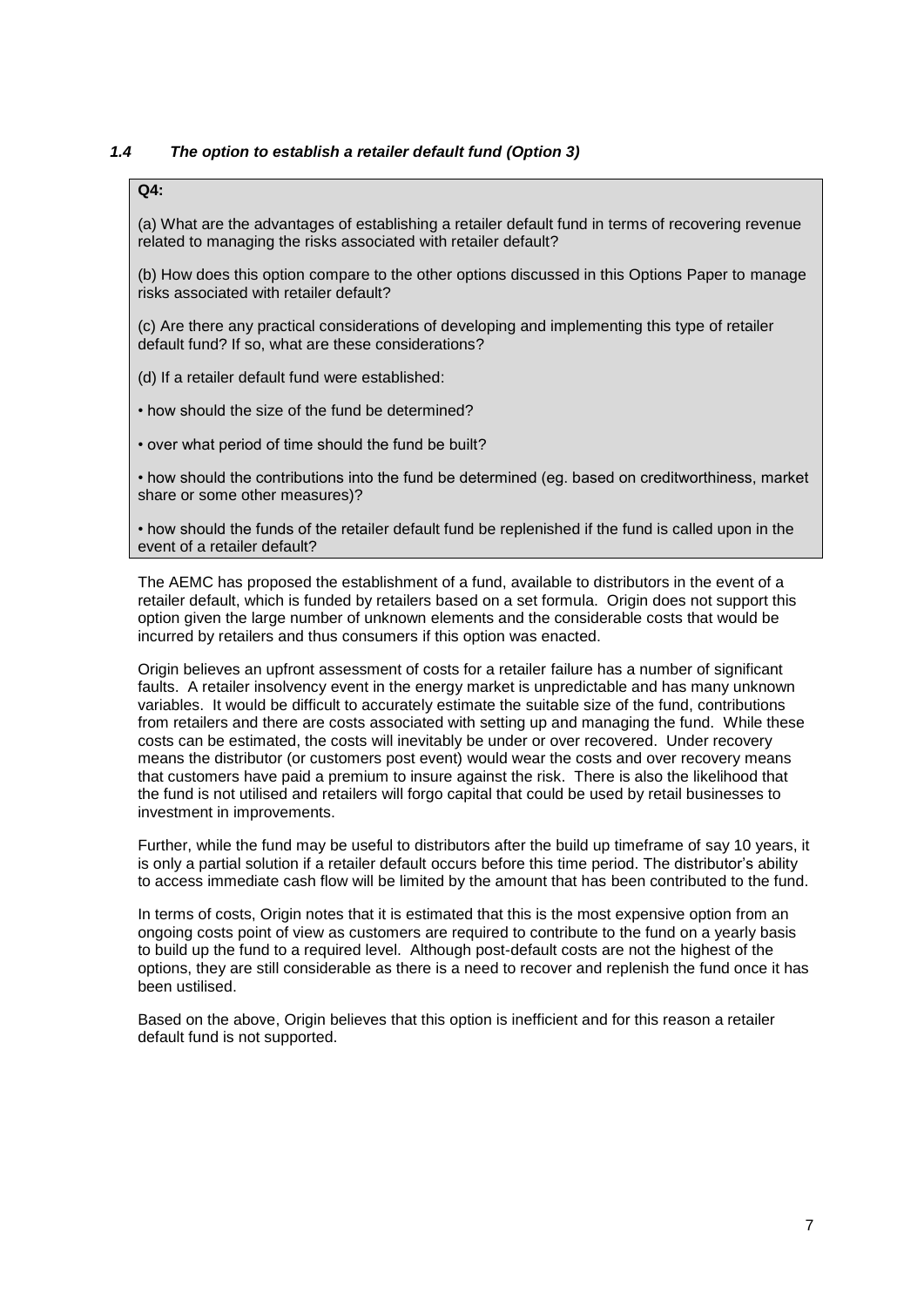## *1.5 The option to introduce a liquidity support scheme (Option 4)*

## **Q5:**

- (a) What are the advantages of introducing a liquidity support scheme in terms of recovering revenue related to managing the risks associated with retailer default?
- (b) How does this option compare to the other options discussed in this Options Paper to manage risks associated with retailer default?
- (c) Are there any practical considerations of developing and implementing such a liquidity support scheme? If so, what are these considerations?
- (d) If a liquidity support scheme were established:

• how should the size of each distributor's liquidity support instrument be determined? • how should the costs associated with the establishment fee and annual commitment fees be funded?

• if the establishment fee and annual commitment fees were to be collected from retailers, how should the costs be allocated amongst the retailers of that distributor?

The AEMC has proposed the option of the introduction of a liquidity support scheme whereby credit support requirements in the Rules is replaced by a requirement for each distributor to obtain and maintain access to a committed liquidity facility. Under this option, the annual costs of holding the facility would be passed onto retailers and ultimately customers.

Origin does not support this option as we believe that it is more efficient for distributors to manage cash flow shortfalls through their respective existing debt portfolios rather than retailers paying a premium for the security. Distributors have significant network assets and regulatory certainty of revenue. It is therefore difficult to understand how a distributor could not obtain additional short term funding if required. Distributors would have a strong incentive to minimise the costs of funding liquidity where they are responsible (option 2.1) and have a lower cost of capital than retailers.

Origin notes that shortfall funding arrangements did not appear to cause distributor distress when both the Jackgreen and Energy One ROLR events occurred in Australia. Distributors often have substantial unexpected costs that are not recovered until subsequent regulatory periods and a retailer insolvency event should be treated no differently.

In addition to the above, Origin believes the costs in funding the liquidity instrument regime will impose additional and disproportionate costs on the market as a whole as there is a desire to cover the distributor's entire cash flow risks. Customers would fund a high annual risk premium for an event that may never eventuate. The post-default costs are also significant and are in the same vicinity as the other options as customers are required to pay the full costs of the facility utilised at the time of a retailer failure. Origin views this option as purely a value transfer of funding from the energy sector to the finance sector with customers required to pay for a revenue security for the distribution businesses.

Further, Origin notes that a number of assumptions have been made in relation to the utilisation of the liquidity instrument:

 Distributors will only use the liquidity facility if their working capital ratio falls below 1.0; and